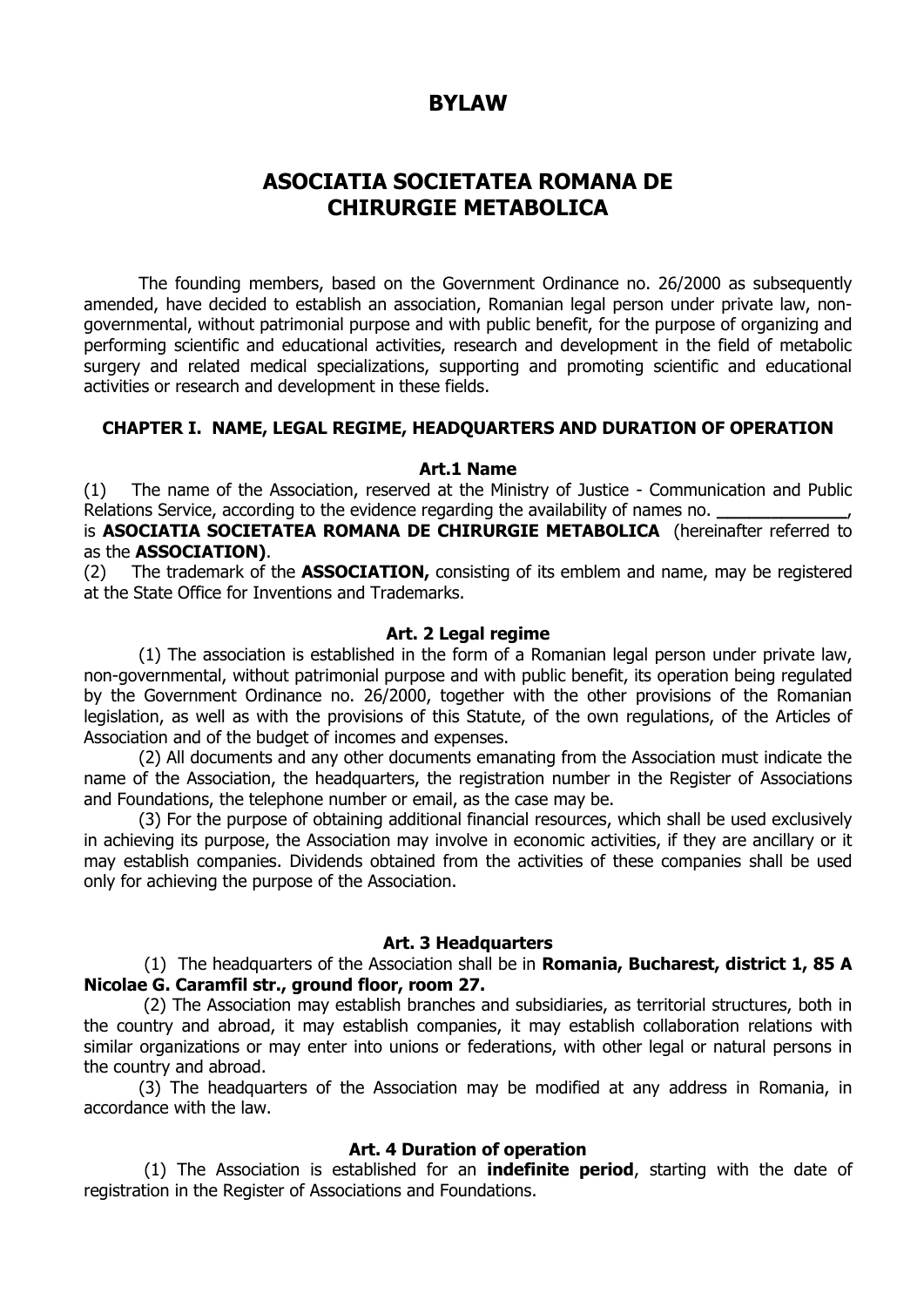# **CHAPTER II. PURPOSE, OBJECTIVES AND PATRIMONY OF THE ASSOCIATION**

# **Art. 5 Purpose and Objectives**

**(1) The purpose of the Association consists** of promoting the interests of physicians, medical personnel, of developing metabolic surgery, of supporting the improvement of the quality of the medical act, with special attention and interest for the scientific and educational activities of metabolic surgery in Romania and for international collaboration in the field.

**(2)** In order to achieve this purpose, the Association, directly or through subsidiaries, **shall pursue the fulfillment of the following objectives and activities:**

- ensuring the representation of its members, and not only, who work in the field of metabolic surgery before national governmental organizations and other national and international organizations;

- organizing and coordinating scientific and educational activities in the field of metabolic surgery and related medical specializations, such as symposia, conferences, national or international bariatrics and metabolism congresses, courses, workshops, national meetings in the field, etc.;

- promoting and coordinating scientific collaboration between different surgical organizations in the field of metabolic surgery, at national, European or global level;

- collaborating with other scientific and public organizations at national, European and global level, predominantly specialized in caring metabolic patients;

- collaborating with official authorities at national and global level, such as national governmental organizations and other international organizations, on ways to raise awareness, prevent and treat obesity, metabolic diseases and their consequences;

- approving and participating as a national organization in scientific and educational activities of metabolic surgery, such as European metabolic surgery congresses, national and international meetings, etc.;

- collaborating with other non-surgical organizations whose scientific and educational objective is represented by obesity, metabolic diseases and their consequences;

- it collaborates with national and international healthcare financing organizations or medical services providers, for the purpose of streamlining procedures in the field of metabolic surgery;

- it formulates and proposes to the specialized governmental or non-governmental commissions and/or the competent medical professional forums, recommendations regarding the improvement of diagnosis protocols and metabolic surgical treatment, organizing and equipping the competent institutions for the safe treatment of patients with metabolic pathology;

- it undertakes steps for establishing a Romanian register of metabolic surgery;

- it supports and undertakes steps for establishing and organizing the medical specialization of metabolic surgery;

- it supports and undertakes steps for establishing national programs of metabolic surgery;

- it supports and collaborates with other organizations for the purpose of performing research activities in the field of metabolic surgery or related medical specializations;

- it performs or associates for publishing and editorial activities: treaties, books, teaching materials, articles, etc. in the field of metabolic surgery or related medical specializations;

- it supports the medical personnel through providing scholarships, sponsorships for educational and research programs for physicians;

- it collaborates with patient associations and it supports their access to information and modern programs of metabolic surgery.

(3) In addition to the predominantly scientific activities that shall characterize the purpose of the association, it is also chosen to perform activities with a humanitarian and charitable character consisting of organizing and performing charitable activities, helping or providing material support to persons in need, having as objectives:

- providing financial aid/donations to persons in need and providing similar support through donations of goods, medicines or providing the necessary services, for the benefit of such persons;

- supporting humanitarian cases through collecting aid or donations and distributing them to persons in need;

- supporting materially and morally the persons in need to overcome the difficulties encountered in their lives at a certain time;

- providing necessary support for counseling the persons in need to overcome the encountered difficult moments;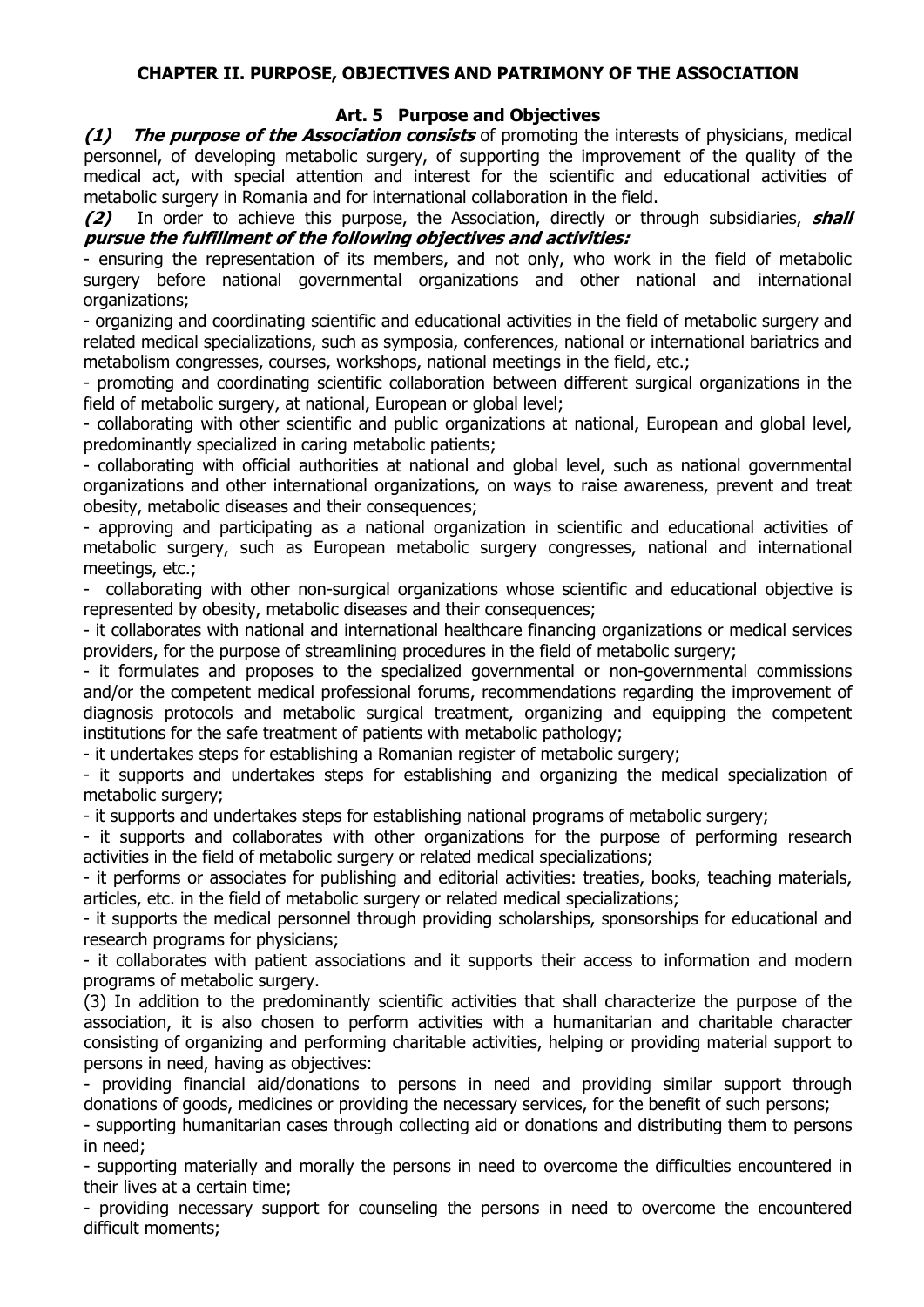- initiating and developing medical, educational and social programs.

(4) For the purpose of obtaining additional financial resources, which shall be used exclusively in achieving its purpose, the Association may involve in economic activities, if they are ancillary or it may establish companies. Dividends obtained from the activities of these companies shall be used only for achieving the purpose of the Association.

(5) For the purpose of achieving the mentioned objectives and its activities, the Association collaborates with non-governmental organizations, specialized institutions, legal persons under public and private law, natural persons, without expressing group, political, religious interests, etc.

### **Art. 6 Initial patrimony**

 (1) The initial patrimony of the Association is in the amount of **200 (two hundred) lei** and consists of the cash contribution, subscribed and paid by the founding members.

(2) The patrimony of the Association may be increased by the associate members in accordance with the legislation in force.

(3) The patrimony of the Association, intended exclusively for the proposed purpose, consists of:

a) the cash contribution of the associates,

b) resources obtained from the state budget or from the local budgets, interests and dividends resulting from placing the available amounts, under legal conditions;

c) annual contributions of the members of the Association,

d) donations, sponsorships or bequests; Donations may be in lei or in foreign currency, from natural or legal persons, with state or private capital, from the country or abroad;

e) income obtained from own activities (events, seminars, workshops, courses, conferences, congresses etc.);

f) income obtained from association contracts;

g) other incomes under legal conditions.

(4) The Association shall be able to perform economic activities if they are ancillary and they are in close connection with the main purpose of the association.

(5) All the incomes and expenses of the association shall be registered in the annual budget that is approved by the General Assembly.

(6) The Board of Directors may approve transfers between the budget chapters within the limits of the approved budget.

(7) The budget year of the association begins on January 1st and ends on December 31st of the respective year.

### **Art. 7 Financial resources**

(1) The material and financial resources of the Association may come from:

 a) movable and immovable property, funds obtained from contributions of members, donations, sponsorships, subsidies, resources obtained from the state budget and/or local budgets, interest and dividends obtained from the activities of the companies in which it is an associate, own activities, structural and cohesion funds, inheritances, public collection, the form of fundraising for financing a concrete activity, or any other sources allowed by law, intended to serve exclusively for achieving the purpose of the Association;

b) fee for registration in the Association;

c) contribution as a member

 d) income from the services provided by the association to the population, from the fees for participating in the actions of the Association, income of other associations, natural persons, companies, from advertising actions, advertisements and others.

(2) The Association may not perform any payment in favor of another person or legal entity, if it does not correspond to and does not pursue the purpose of the Association.

(3) Collected contributions, taxes, donations are not refundable.

#### **CHAPTER III. MEMBERS, MANAGEMENT AND ADMINISTRATION OF THE ASSOCIATION**

#### **Art. 8 Members**

(1) The Association has the following categories of members: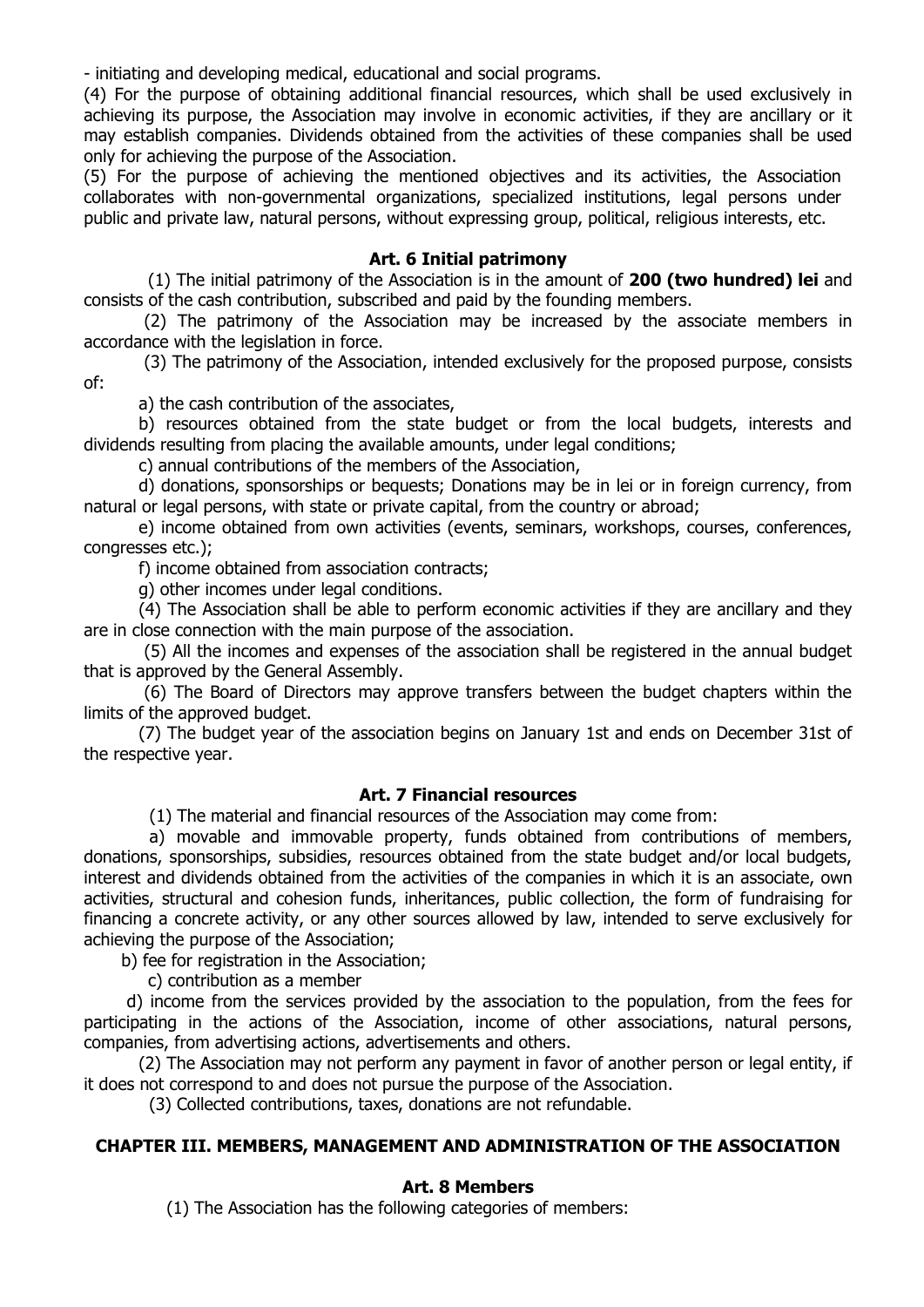a) Associates - signatory founding members - those who have established the Association, have contributed morally and materially to its establishment and its patrimony and have signed the articles of association;

b) Associates – active members – those who become associates subsequently to foundation and contribute morally and materially to the achievement of the purpose of the Association; they participate in the activities of the Association and they are involved in organizing such activities; Founding members also implicitly have the quality of active members.

c) Honorary members (without the right to vote) - persons who have special merits in the activity of the Association or are undisputed personalities in the medical field, natural and/or legal persons who have brought and bring special services to the Association.

d) Sponsors (without the right to vote) – natural and/or legal persons, companies, firms, autonomous companies, branches or their subsidiaries that sponsor the activities of the Association;

e) Donors (without the right to vote) – persons who make donations to the Association;

 (2) Natural or legal persons may become members of the association, based on a written and signed adhesion document, approved through the decision of the General Assembly of Associates.

(3) The quality of associate member may be acquired by persons who:

- through their actions and behavior, prove passion and attachment to the scientific and educational activity that is the object of activity of the association, while offering their availability to act concretely for supporting and improving it;

- the quality of associate member may be acquired upon request, accompanied by a statement of acceptance of the provisions of the statute of the association;

- obtain the approval of the Board of Directors

- have paid the tax for registration in the association;

(4) The decision regarding the admission or rejection of the application, submitted in order to obtain the quality of associate member of ASOCIATIA SOCIETATEA ROMANA DE CHIRURGIE METABOLICA shall be made by the Board of Directors, no later than 3 (three) months since the date of registration of the application of the candidate. The decision shall be communicated to the interested party in writing, within a maximum of 20 (twenty) days since its adoption. The quality of associate member shall be acquired after receiving the communication of admission. Against the decision to reject the candidacy, an appeal may be performed within a maximum of 30 days since receiving the communication. The appeal shall be resolved in the first meeting of the General Assembly. The decision of the General Assembly shall be final. The admitted associate member is coopted, by right, in the General Assembly.

(5) The General Assembly, at the proposal of the Board of Directors, may approve the establishment of the quality of honorary member.

(6) The quality of honorary member shall be assigned through the Decision of the General Assembly of Associates to the persons who have made an important contribution to the development of the activity of the Association or who have had a special activity in the fields of interest of the Association.

(7) The founding and active members of the Association have the following rights and obligations:

- a) to be elected in the Board of Directors and in the Commission of Censors;
- b) to express through vote their option towards the projects of the Association;
- c) to act for increasing the prestige of the Association;
- d) not to undertake actions that, through their nature, may harm the interests of the Association;
- e) to use the bases of the Association only for the purpose for which it was established;
- f) to participate in all the activities organized by the Association;
- g) to respect the statute of the Association, its regulations and the decisions of the General Assembly of Associates, of the Board of Directors or of the President of the Association;
- h) to pay the contributions according to the commitments they have undertaken towards the association;
- i) to defend the interests of the Association

(8) Any of the founding members has the right of veto regarding the admission of new members within the Association.

(9) The quality of member ceases in the following situations: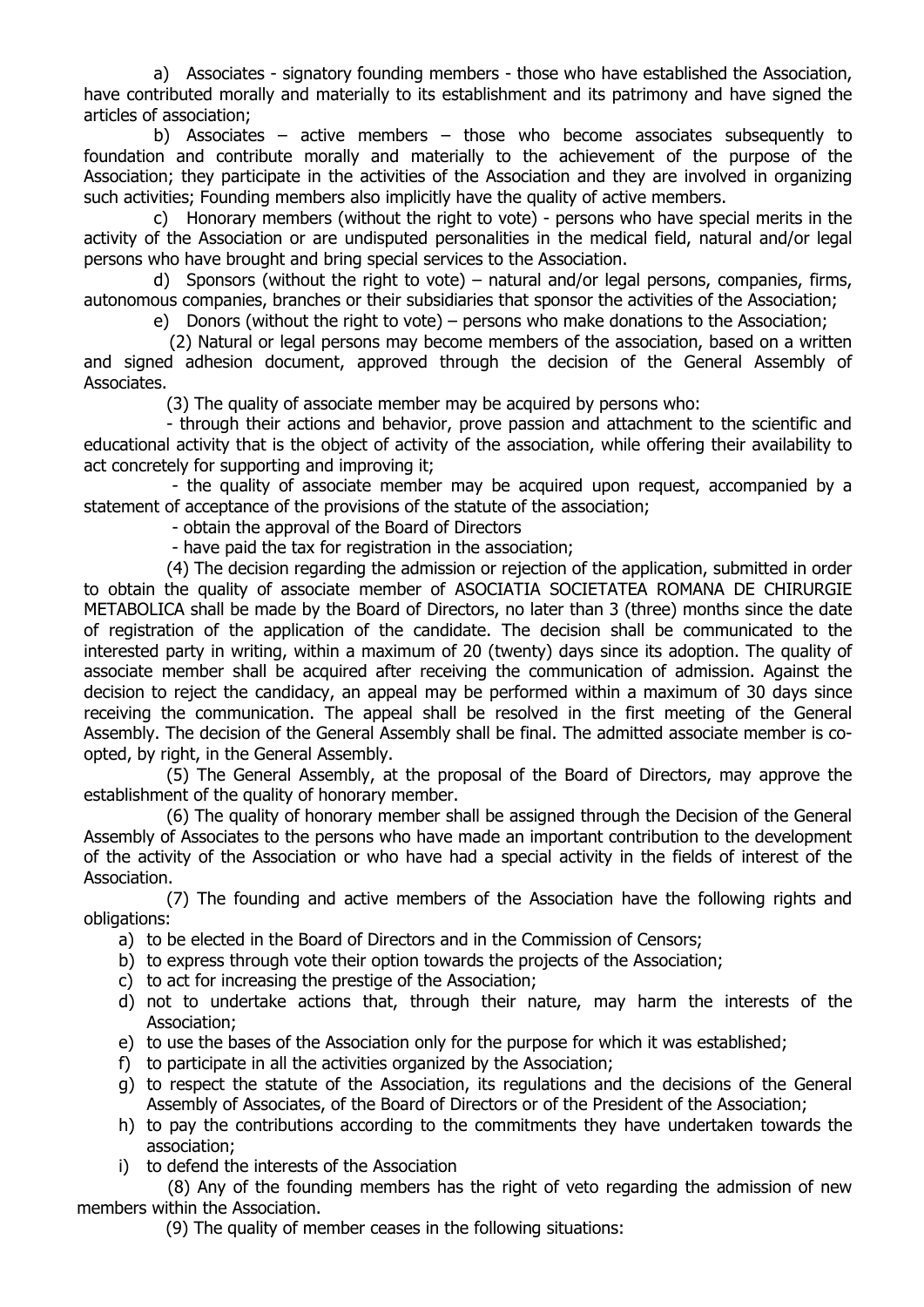a) in case of not paying for 6 months the contributions established by the General Assembly;

b) in case of withdrawal, with the obligation to notify the Board of Directors at least 2 (two) months in advance;

c) if it harms, in any way, the interests of the Association, the exclusion being performed at the proposal of at least two members of the Association;

d) in case of not involving in any project of the Association for 2 (two) years, except for the cases of force majeure.

# **Art. 9 Management Bodies**

(1) The administrative and management prerogatives shall be exercised by the **General Assembly of Associates**.

(2) The General Assembly of Associates is the management body of the Association, composed of all its members.

# (3) **The General Assembly of Associates has the following attributions**:

- a) it establishes and approves the strategy and general objectives of the Association;
- b) it approves the performance of direct economic activities, if they are ancillary and are closely related to the main purpose of the Association;
- c) it approves the project of the internal and international Calendar of scientific and educational activities of the Association or of the research and development activities undertaken by the Association;
- d) it approves the budget of incomes and expenses as well as the balance sheet;
- e) it approves the establishment and dissolution of branches and subsidiaries;
- f) it elects and revokes the members of the Board of Directors and its President;
- g) it elects and revokes the censors or the Commission of Censors;
- h) it modifies the articles of association and the statute, with a majority of 2/3 of the votes of the general assembly;
- i) it decides concerning the establishment/dissolution/liquidation of subsidiaries, branches, other legal persons;
- j) it decides the dissolution and liquidation of the Association, as well as the establishment of the purpose of the gooods remaining after liquidation;
- k) it approves the granting of the title of Honorary Member;
- l) it establishes and proposes the contribution;
- m) it resolves the appeals of the members regarding the activity of the Association;
- n) it decides concerning the affiliation of the Association to National or International Federations on the medical branch, as well as to other internal and international organizations;
- o) it decides the co-optation of new members of the Association, among the natural or legal persons who have expressed their desire in this respect and who can support through their activity the achievement of the purpose of the Association.

(4) The ordinary General Assembly meets at least once a year in ordinary meeting and in extraordinary meetings whenever necessary. The general assembly is legally constituted in the presence of half plus one of the active members with the right to vote of the association.

(5) The ordinary General Assembly shall be convened in writing through registered letter or email by the Board of Directors or by at least 1/3 of the number of associate members, at least one week before the date on which the meeting shall take place.

(6) The extraordinary General Assembly shall be convened in writing through registered letter or email by the Board of Directors or by at least 1/2 of the number of associate members, at least one week before the date on which the meeting shall take place.

(7) The ordinary General Assembly shall make decisions through simple majority of votes, each member having the right to one vote. In case of parity, the president of the Board of Directors shall decide.

(8) The meetings of the General Assembly shall be chaired by the **President of the Board of Directors or by any founding member, appointed through vote**.

The competence of the General Assembly comprises:

a) establishing the strategy and general objectives of the association;

b) it debates and approves the activity report of the Board of Directors, the realization of the budget of incomes and expenses based on the current balance sheet, the censor's verification report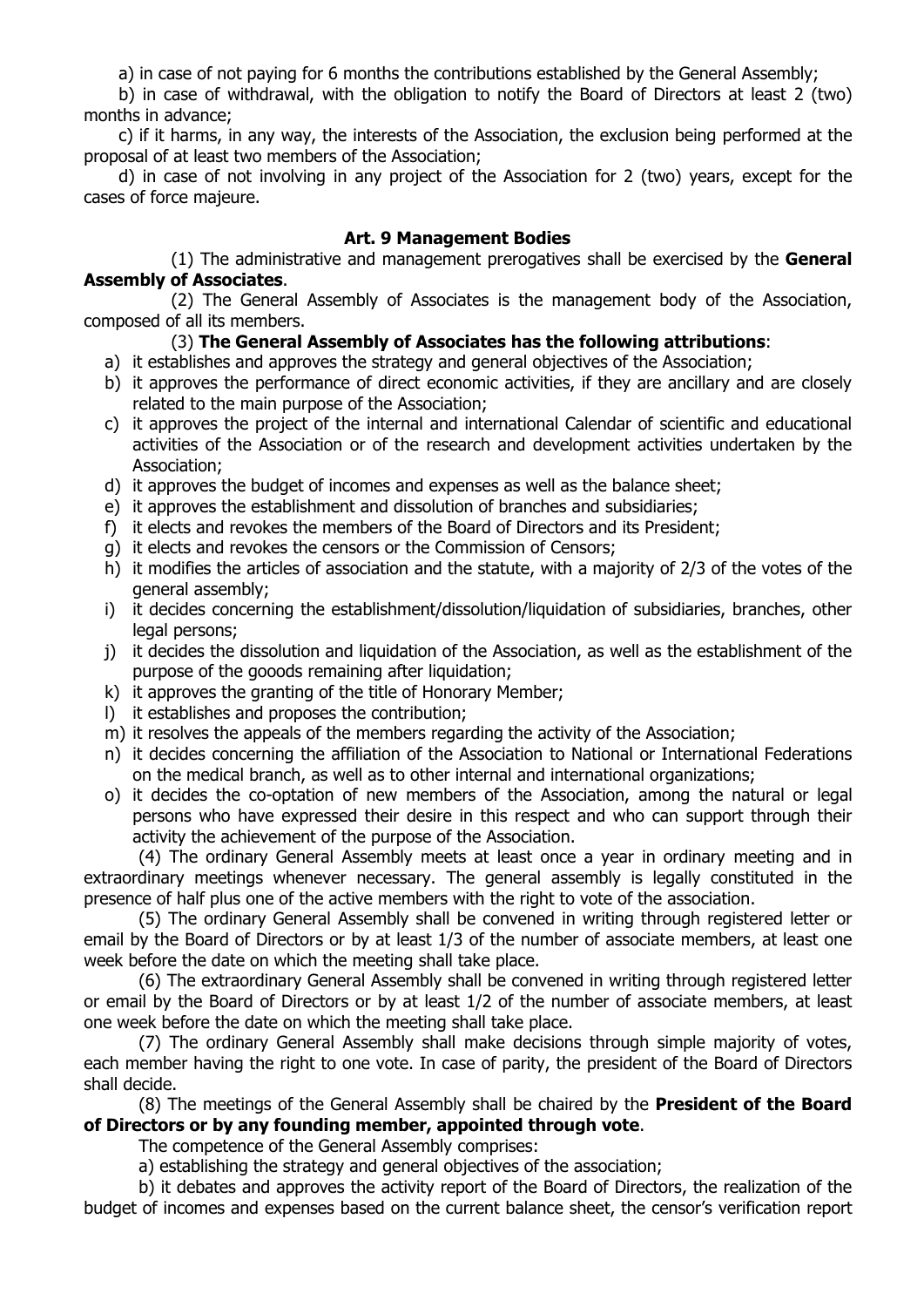regarding the budgetary financial activity performed between the meetings of the ordinary General Assembly, discharging the Board of Directors;

c) it approves the annual activity program of the Association;

d) it approves the budget of incomes and expenses for the following financial year as well as the investment program;

e) it approves the amendment/completion of the articles of association and/or of the statute;

f) it approves the amount of the fee for registration in the association and the modification of contributions;

g) it elects and revokes the President of the Board of Directors, the nominal composition and the positions within the Board of Directors, it elects and revokes the censor. The election and revocation of the Board of Directors, as well as of the censor shall be decided through vote. The form of the vote shall be decided on a case-by-case basis during the meeting of the General Assembly;

h) it empowers the Board of Directors for: organizing and performing scientific, educational, research or publicistic activities in accordance with the objectives of the Association, concluding contracts with third parties in order to organize the activities of the Association, performing economic subsidiary activities, concluding sponsorship, advertising and patronage contracts, in which to be a party, associating with companies, similar institutions and/or bodies of the public administration, as well as other activities, while respecting the legislation in force - all in order to obtain the income necessary for achieving its exclusively non-profit objectives; hiring personnel for achieving the objectives of the association

i) it empowers the Board of Directors for affiliating in national and international medical federations/organizations;

j) it empowers the Board of Directors for increasing, depending on the circumstances and needs, according to the legislation in force, the initial social patrimony of the Association.

(9) In case of dissolution of the Association, the goods remaining after liquidation may not be transmitted to natural persons. The goods shall be sold, and after the sale, the method of dividing the amount resulting from the sale shall be established or the goods shall be sent to legal persons under private or public law with identical or similar purpose, as established by the General Assembly.

(10) If within 6 months since the end of the liquidation, the liquidators failed to transmit the goods under the conditions of par. 2, art. 60 of the G.O. 26/2000, as subsequently amended and completed, as well as in case the procedure of transmitting the goods is contrary to the law or the public order, the goods remaining after liquidation shall be assigned by the competent court to a legal person with identical or similar purpose.

(11) If the Association has been dissolved for the reasons specified in art. 56, par. 1, let. a) c) and par.  $1^1$  of the G.O. 26/2000, the goods remaining after liquidation shall be taken over by the locality in whose territorial area the association has its headquarters, if it is of local interest. The date of transmitting the goods shall be the one of preparing the delivery/takeover report, if no later date has been established in it.

(12) The General Assembly shall meet in ordinary and extraordinary meetings.

(13) The General Assembly shall be convened by the President of the Board of Directors. The General Assembly shall be chaired by the President or one of its trustees.

(14) Each trustee to represent the interests of the associates has the right to one vote in the general assembly.

(15) The decisions made by the General Assembly, within the limits of the law, of the articles of association and/or of the statute are binding even for the associates who did not take part in the General Assembly or voted against.

(16) The decisions of the General Assembly, contrary to the law, the articles of association or the provisions contained in the statute or the decisions of the local public administration authorities through which the association has been established, may be appealed in court by any of the associates that did not take part in the General Assembly and requested that this item be included in the report of the meeting, within 15 days since the date on which they became aware of the decision or since the date on which the meeting took place, as the case may be.

(17) The extraordinary General Assemblies shall be convened whenever deemed necessary, upon the written and motivated request of at least 1/3 of the members, addressed to the president of the Board of Directors, or through the decision of the Board of Directors made through simple majority of votes, in the presence of at least 2/3 of the number of its members.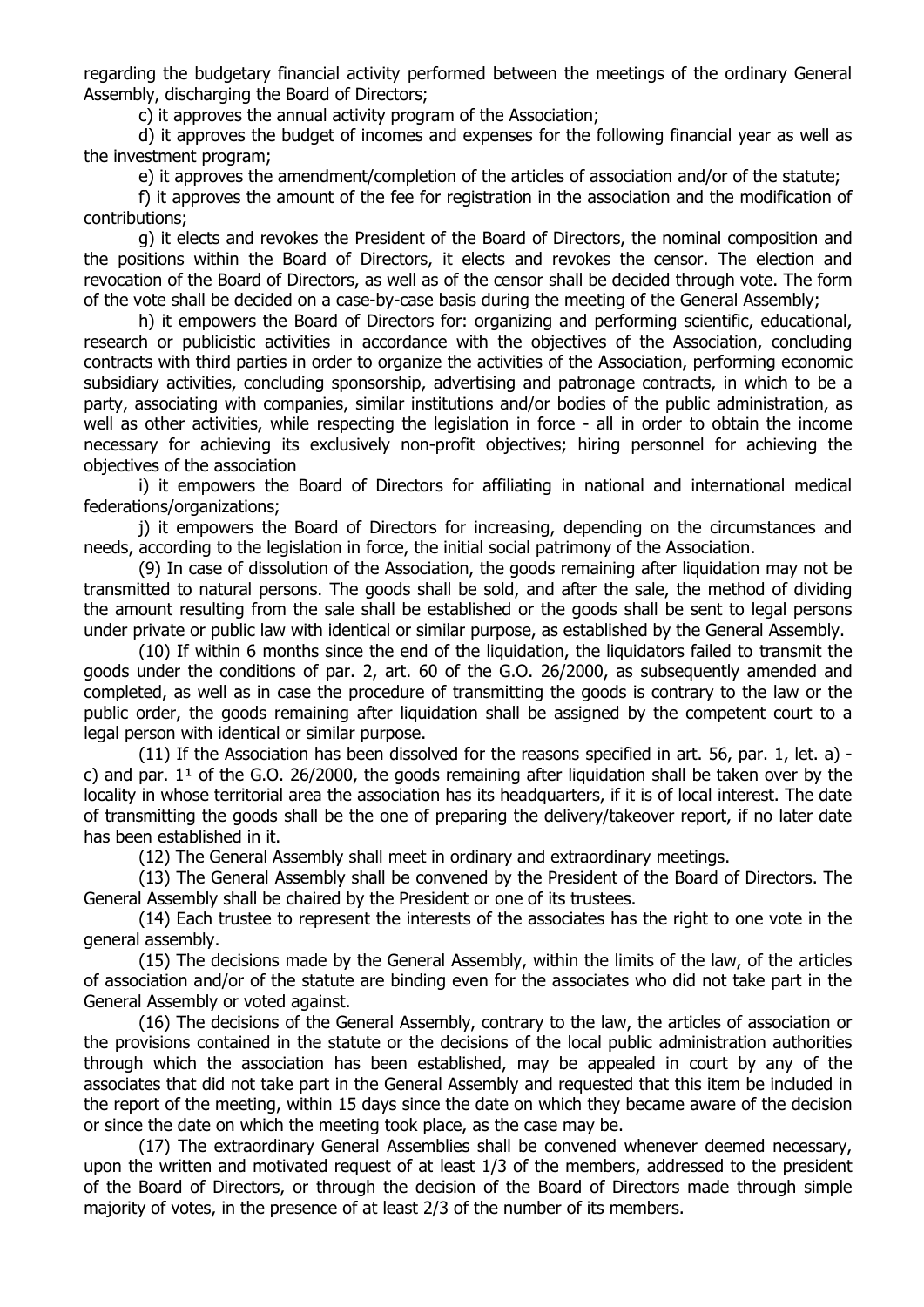(18) The extraordinary General Assembly is legally constituted according to the criteria of the ordinary General Assembly and the decisions shall be made with half plus one of the votes except for the cases in which decisions shall be made regarding the amendment of the statute and/or of the articles of association, and regarding the dissolution and liquidation of the association, as well as establishing the purpose of the goods remaining after liquidation for which a majority of at least 2/3 of the number of votes of those present is required.

(19) The decisions made by the Extraordinary General Assembly, within the limits of the law, of the articles of association and/or of the statute are binding even for the associates who did not take part in the Extraordinary General Assembly or voted against.

(20) The decisions made by the Extraordinary General Assembly, contrary to the law, the articles of association or the provisions contained in the statute, may be appealed in court by any of the associates that did not take part in the Extraordinary General Assembly or voted against and requested that this item be included in the report of the meeting, within 15 days since the date on which they became aware of the decision or since the date on which the meeting took place, as the case may be.

(21) The General Assembly shall elect the president of the Association for a period of 4 years.

(22) The elected president is by right the president of the board of directors of the Association and represents the Association before third parties as well as in court.

### **Art. 10 Board of Directors**

(1) The Board of Directors is the executive body of the Association and may also consist of persons from outside the Association, within the limit of a maximum of one quarter of its members.

 (2) The Board of Directors may mandate any representative of the Association to conclude and execute any contract, in the name and on behalf of the Association.

# (3) **The President of the Board of Directors shall represent the Association in relations with third parties and has the following attributions:**

a) it participates in the meetings of the Board of Directors with the right to vote;

b) it chairs the meeting of the General Assembly and manages the activity of the Board of Directors;

c) it represents the Association in relation with the professional associations or federations in the field, with the specialized departments within the Ministry of Health, with other bodies and organizations from the country and abroad;

d) it signs the main documents that commit the responsibility of the Association;

e) it proposes the agenda and the materials to be presented in the meetings of the Board of Directors;

f) it signs the mailing of the Association and the financial documents;

g) it may delegate powers to vice-presidents/members of the Board of Directors or to other persons specially appointed through the Decision of the President of the Board of Directors;

h) it approves the organizational chart and the personnel policy of the Association and establishes the remuneration and attributions of the personnel of the Association, it being able to decide the dismissal of any employee of the Association, under the conditions specified in the individual labor contract and the labor legislation in force.

(4) The first Board of Directors consists of three members, its nominal composition, at the date of establishment of the Association is specified in the Articles of Association.

(5) The mandate of each member of the Board shall be 4 (four) years and may be renewed.

 (6) The **Board of Directors** shall ensure the achievement of the purpose and objectives of the Association, it exercising the **following attributions**:

a) it decides concerning the modification of the headquarters of the Association;

b) it organizes the calendar of scientific activities that it considers useful for the development of the activities that are part of the purpose and objectives of the Association;

c) it acts for the development of the material base and the realization of funds for the scientific activities performed by the Association;

d) it decides concerning the development and organization of activities and any other issues regarding the scientific and educational activity; in this regard, it decides the contractual commitment of the Association within the limits of the law;

e) it presents to the General Assembly the activity report, the execution of the budget of incomes and expenses, the balance sheet, the project of the programs of the Association;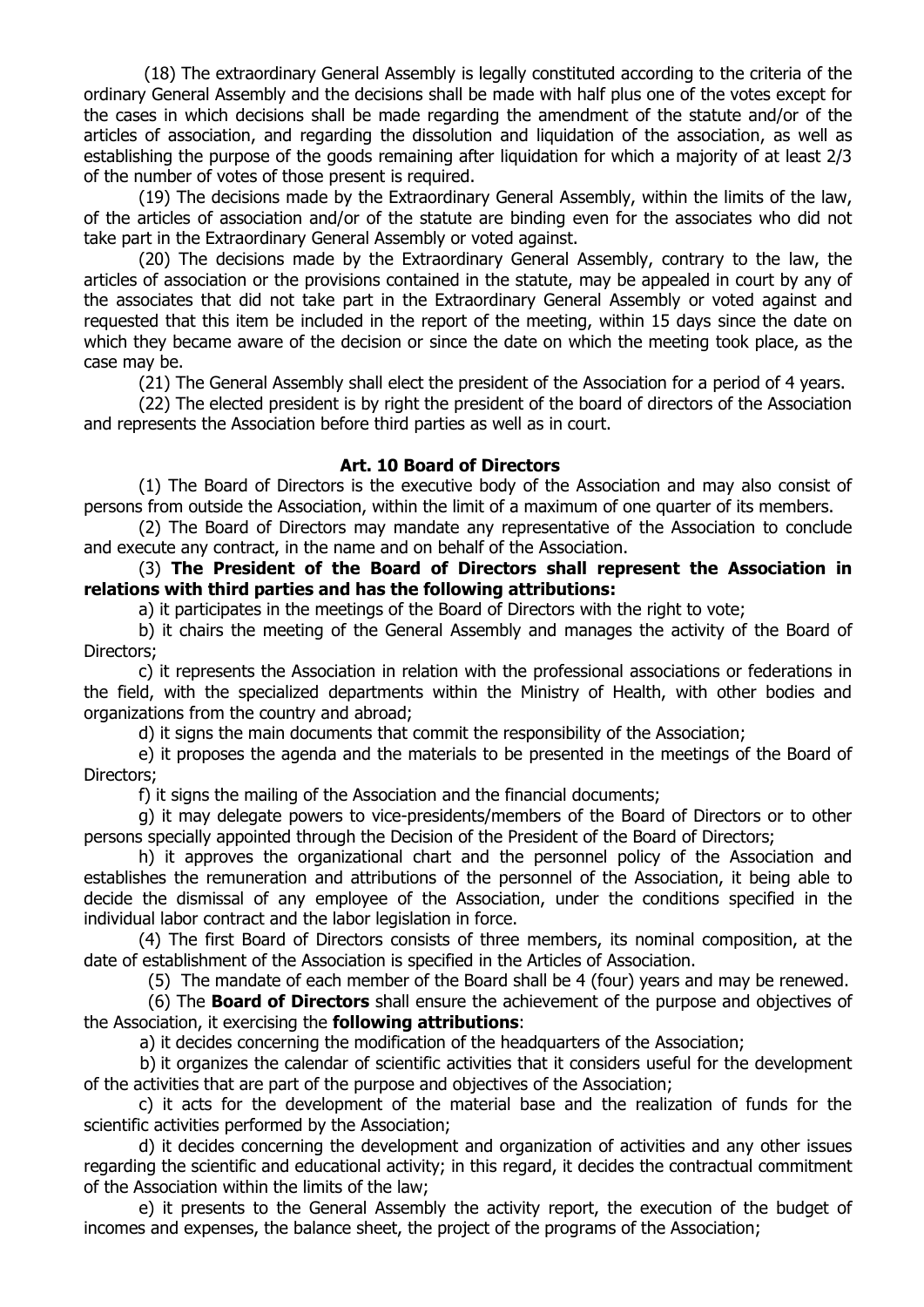f) it monitors the development of the programs of the Association, directly or through program managers appointed through the decision of the Board of Directors;

g) it approves the financing of the programs of the Association, as well as the scholarships, research and documentation internships, awards, etc. granted by the Association;

h) it concludes legal documents in the name and on behalf of the Association;

i) it may empower any person, including persons who are not members, for concluding legal documents in the name and on behalf of the Association or to fulfill any other attributions specified in the Statute or established by the General Assembly or by the Board of Directors;

i) it approves the reception of new members and the cancellation of the quality of member, upon the request of the person in question or upon the request of at least two members of the Association;

k) it fulfills any other attributions established by the General Assembly.

### **Art.11 Meetings of the Board of Directors**

(1) The Board of Directors shall be convened in ordinary meetings at least once a month.

(2) An extraordinary meeting of the Board of Directors may be convened whenever necessary, upon the request of the President of the Board of Directors.

(3) The date and place of meetings shall be specified in a written or telephone notification transmitted at least 5 (five) days before the date established for the meeting. In case of an extraordinary meeting, the notification shall also mention the purpose for which it has been convened.

(4) The meetings of the Board of Directors may be held in any established place and at any date specified in the notification of the meeting. The participation of the members of the board of directors may be physical or remote through videoconferencing systems.

(5) During each meeting of the Board of Directors, a report shall be prepared, which shall mention the statements and proposals made, the results of the vote and the decisions made.

#### **Art. 12 Financial Control**

(1) The Financial Control of the Association is ensured by a censor, elected by the General Assembly. It shall verify the management of the patrimony, with preparing reports that are subject to the approval of the General Assembly and it may participate in the meetings of the Board of Directors.

(2) The censor shall supervise the management of the Association during the Financial year, it shall verify if the balance sheet and the profit and loss account are legally prepared and in accordance with the registers, if the latter are kept regularly and if the valuation of the patrimony was performed according to the rules established for preparing the balance sheet.

(3) If necessary, the General Assembly may decide to establish a Commission of Censors, consisting of three members, for taking over the control of the activity of the Association.-

(4) The Commission of Censors must include at least one member of the Association and one expert accountant.

(5) If the Association has not appointed a censor, the right of control may be exercised by each of the associates that are not members of the Board of Directors.

### **CHAPTER IV. DISSOLUTION AND LIQUIDATION Art. 13 Dissolution of the Association**

(1) The Association may be dissolved:

a) as of right;

b) through court decision;

c) through the decision of the General Assembly of Associates.

(2) The Association is dissolved as of right through:

a) the achievement or, as the case may be, the impossibility of achieving the purpose for which it has been established, if within three months since ascertaining such a fact, no modification of such purpose occurs;

b) reducing the number of associates below the limit established by law, if it has not been fulfilled within the legal term.

c) the fulfillment of the duration for which it has been established.